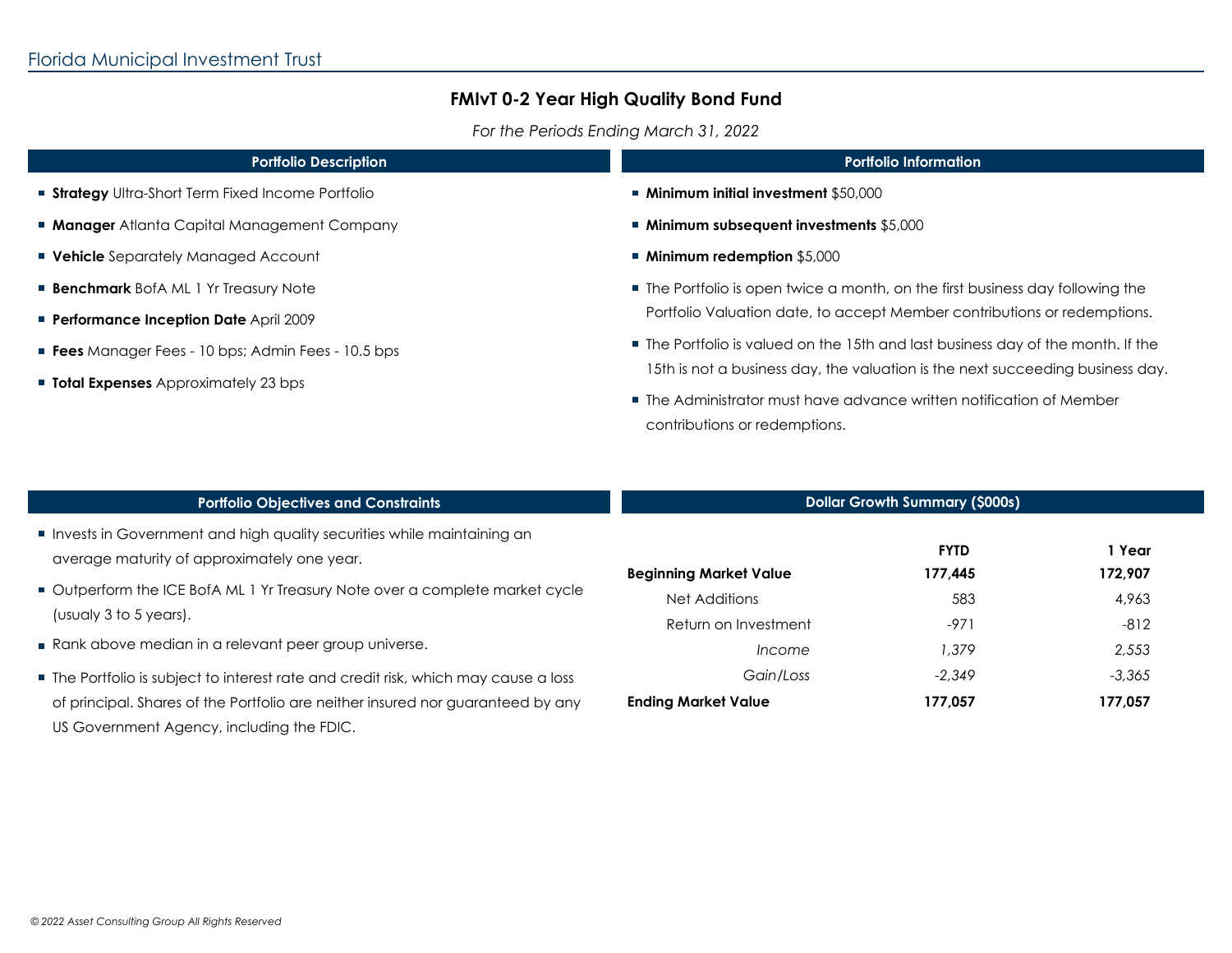*For the Periods Ending March 31, 2022*





**Characteristics**

■ 0-2 Yr High Quality ICE BofA M L 1 Yr Treasury Note

**Sector Allocation**

### **Quality Allocation**



*The Other sector consists of ABS, CMO, Convertibles, Municipals, Private Placements/144As and TIPS.*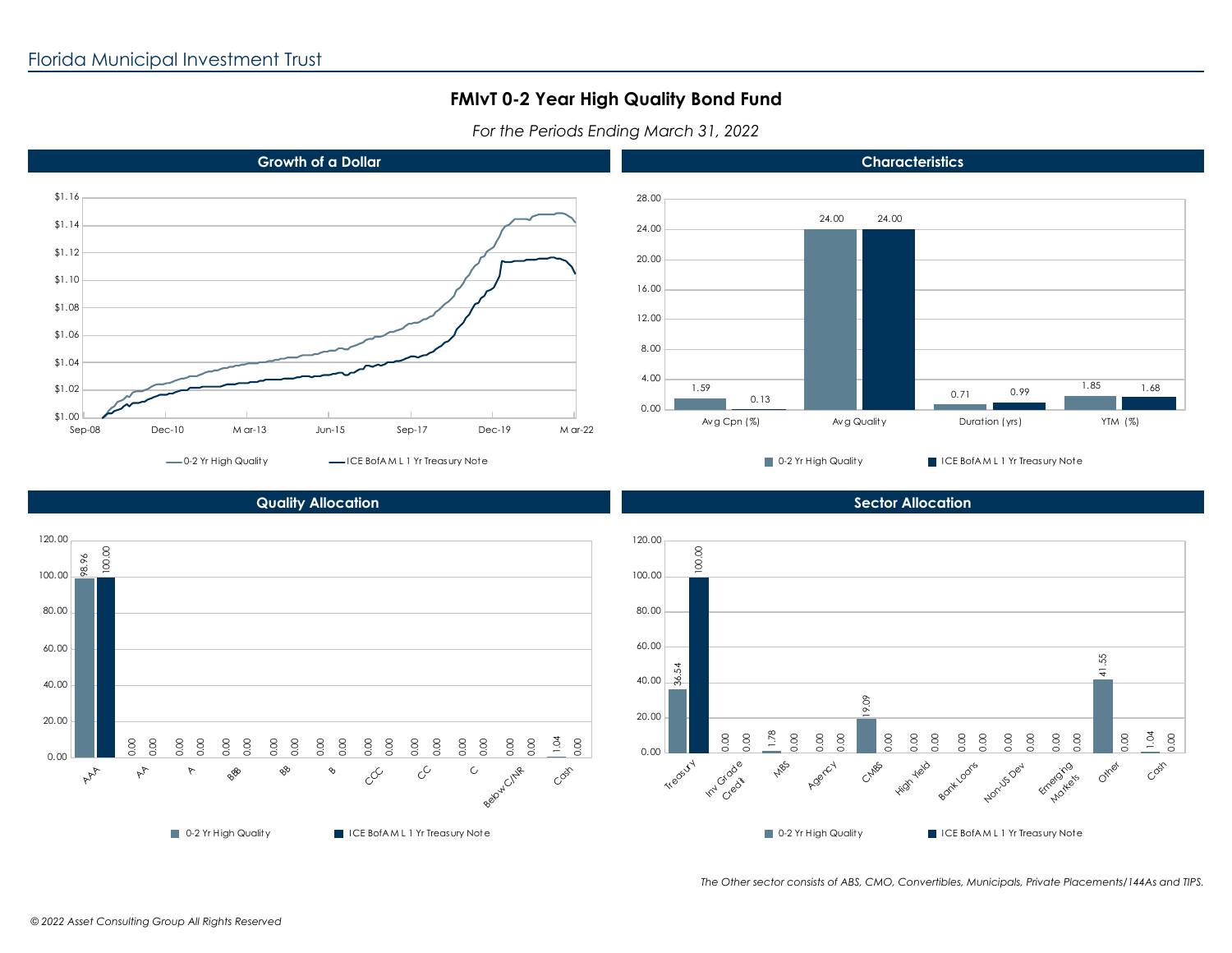*For the Periods Ending March 31, 2022*



*The rankings represent the portfolio's returns versus a peer universe. The rankings are on a scale of 1 to 100 with 1 being the best.*